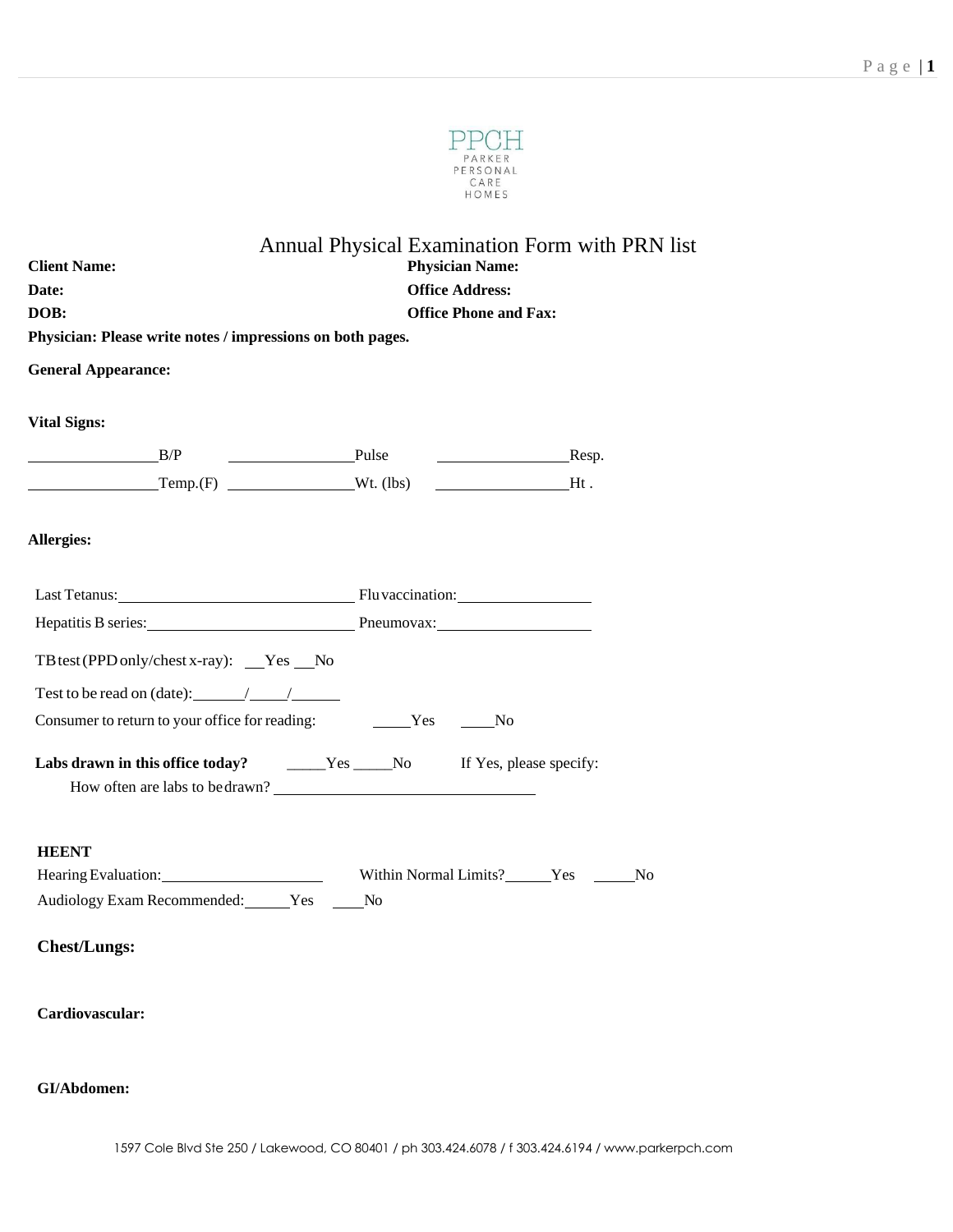# *Phys. Initial*

# **Genitalia:**

| <b>Gynecology Exam for Females:</b>                                                                                       |
|---------------------------------------------------------------------------------------------------------------------------|
| Deferred Until: ______________<br>PAP Smear Completed: _____Yes _____No<br>Reason for Deferral:                           |
| Mammogram Ordered: _____Yes _____No Deferred Until: _____________________________<br>Reason for Deferral:                 |
| STD Prevention Counseling Completed: ____Yes ____No ___N/A                                                                |
| Prostate cancer screening for Men: _____Yes _____No<br>Deferred Until: _____________                                      |
| <b>Skin (including Routine Foot Care):</b>                                                                                |
| Musculoskeletal:                                                                                                          |
| Neurological:                                                                                                             |
| <b>Impressions:</b>                                                                                                       |
| <b>Mobility Needs? Circle all that apply:</b>                                                                             |
| Walks<br>Walks w/ standby<br>Crutches<br>Walker<br>Electric W/C<br>Manual W/C<br>Gait belt<br>Independently<br>assistance |
| Mobility comments:                                                                                                        |
| Durable Medical or Adaptive Equipment ordered? ____Yes ____No If Yes, please specify equipment and AE/DME supplier:       |
| Dietary Orders or Recommendations? _____Yes _____No<br>If Yes, please specify:                                            |
| Modified Food Texture or Liquid Consistency? Circle all that apply:                                                       |

| Thin | Nectar | Honey |  |  | Pudding Soft Chopped Ground Pureed Normal food texture |
|------|--------|-------|--|--|--------------------------------------------------------|
|      |        |       |  |  |                                                        |

| Urinary Incontinence (N39.498)? | Y es | No. |
|---------------------------------|------|-----|
|---------------------------------|------|-----|

**Bowel Incontinence (R15.9)?** Yes No

# **Other Diagnostic, Screening and Preventive Services:**

# **Referrals Ordered** (ENT, Podiatry, RT, PT, OT, etc.):

How often are these evaluations needed?

1597 Cole Blvd Ste 250 / Lakewood, CO 80401 / ph 303.424.6078 / f 303.424.6194 / www.parkerpch.com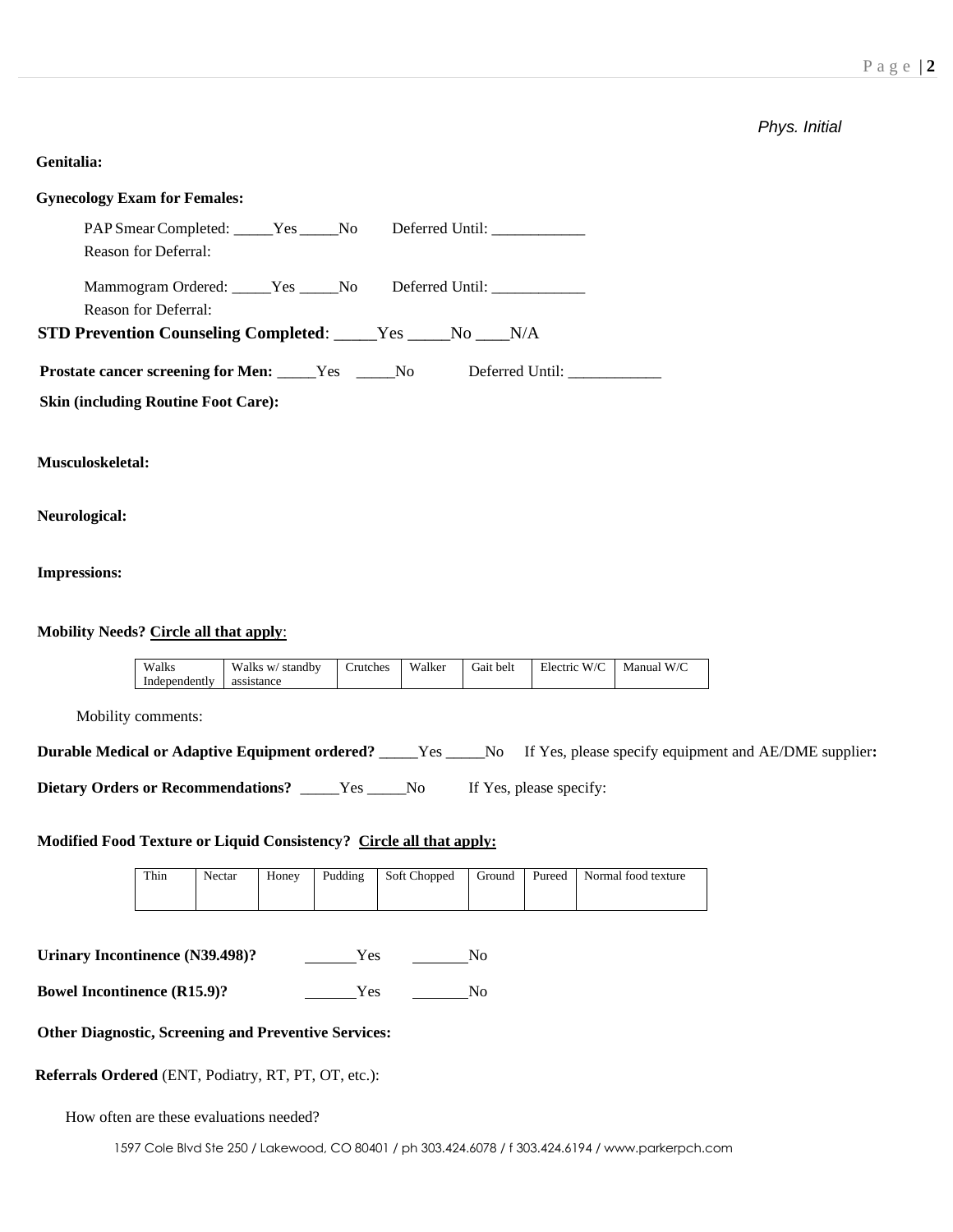*Phys. Initial*

### **PRN LIST OF MEDICATIONS (Make changes to accommodate patient's specific needs)**

### **Constipation**

### **Contact physician/nurse if no Bowel movement after 3 days or if no Bowel movement in 3 days that is accompanied by a distended abdomen and watery stool.**

Colace 100mg: 1 tab by mouth 3 times a day if no bowel movement in 2 days.

Milk of Magnesia: 30ML by mouth at bedtime if no bowel movement in 3 days.

### **Cough with thin phlegm (mucus)/Sore Throat**

### **Stop use and contact the physician/nurse if cough lasts more than 7 days or sore throat that lasts more than 3 days**

Robitussin Maximum Strength Cough+Chest Congestion DM (Dextromethorphan HBr 20 mg, Guaifenesin 400 mg ): 20ML orally every 4 hours for temporarily relief of cough due to minor throat and bronchial irritation as may occur with a cold with thin mucus.

Cough drops throat lozenge (Cēpacol, Chloraseptic, Halls, Ricola, Robitussin, Vicks): Dissolve 1 lozenge slowly in the mouth for temporarily relief of cough due to a cold, occasional minor irritation or sore throat. Repeat every hour as needed.

#### **Dry Eyes**

### **Do not use and contact physician/nurse if eye has discharge, pain or is accompanied by blurred or abnormal vision**

Natural Balance Tears (PF) 0.1 %-0.3 %.: Wash hands first. Place the dropper directly over the eye and squeeze out 2 drops every 4 hours as needed to relieve dry, irritated eyes.

#### **Minor Wounds/Cuts/Abrasions**

# **Contact physician/nurse if swelling, redness, discharge, or pain is noted to the wound or abrasion**

Neosporin: Cleanse the area with soap and water, then apply a thin film topically to minor wound/cut/abrasion twice daily as needed

#### **Pain/Fever**

**Fever: Contact a doctor if oral temp is above 102 degrees Fahrenheit, lasts for more than 3 days, or gets worse. Pain: Contact a doctor or nurse if pain is >5 on the pain scale, or non- verbal cues such as crying out, moaning, writhing or severe changes in behavior not known to be related to external or medication factors. Pain scale is 1-10, with 10 being the greatest. non-verbal cues for pain include (ie: face grimacing, tense body language, moaning, increase in sleeping).** 

Ibuprofen 200mg: 2 tabs by mouth every 6 hours if oral temp is between 99.6 degrees-102 degrees F or complaints of minor-moderate pain with a pain scale report < 5.

Acetaminophen 500mg: 2 tabs by mouth every 6 hours if oral temp is between 99.6 degrees-102 degrees F or complaints of minormoderate pain with a pain scale report < 5. Do Not to exceed 4 grams (4000mg) in 24 hours

### **Allergy Symptoms**

# **Stop use and contact a physician if needed or symptoms persist for more than 7 days in a row**

Loratadine 10 mg: 1 tab orally once a day for temporary relief of symptoms associated with upper respiratory allergies (e.g., runny nose, itchy, watery eyes, sneezing, itching of the nose/throat).

### **Heartburn, Sour Stomach, Acid Indigestion, upset stomach associated with these symptoms**

## **Contact a medical professional immediately should symptoms be accompanied by arm or jaw pain, Shortness of breath, sweating, paleness, dizziness, chest pain or other unusual symptoms.**

Tums(Calcium Carbonate USP 500mg chew 2 tablets up to 3 times daily as symptoms above occur.